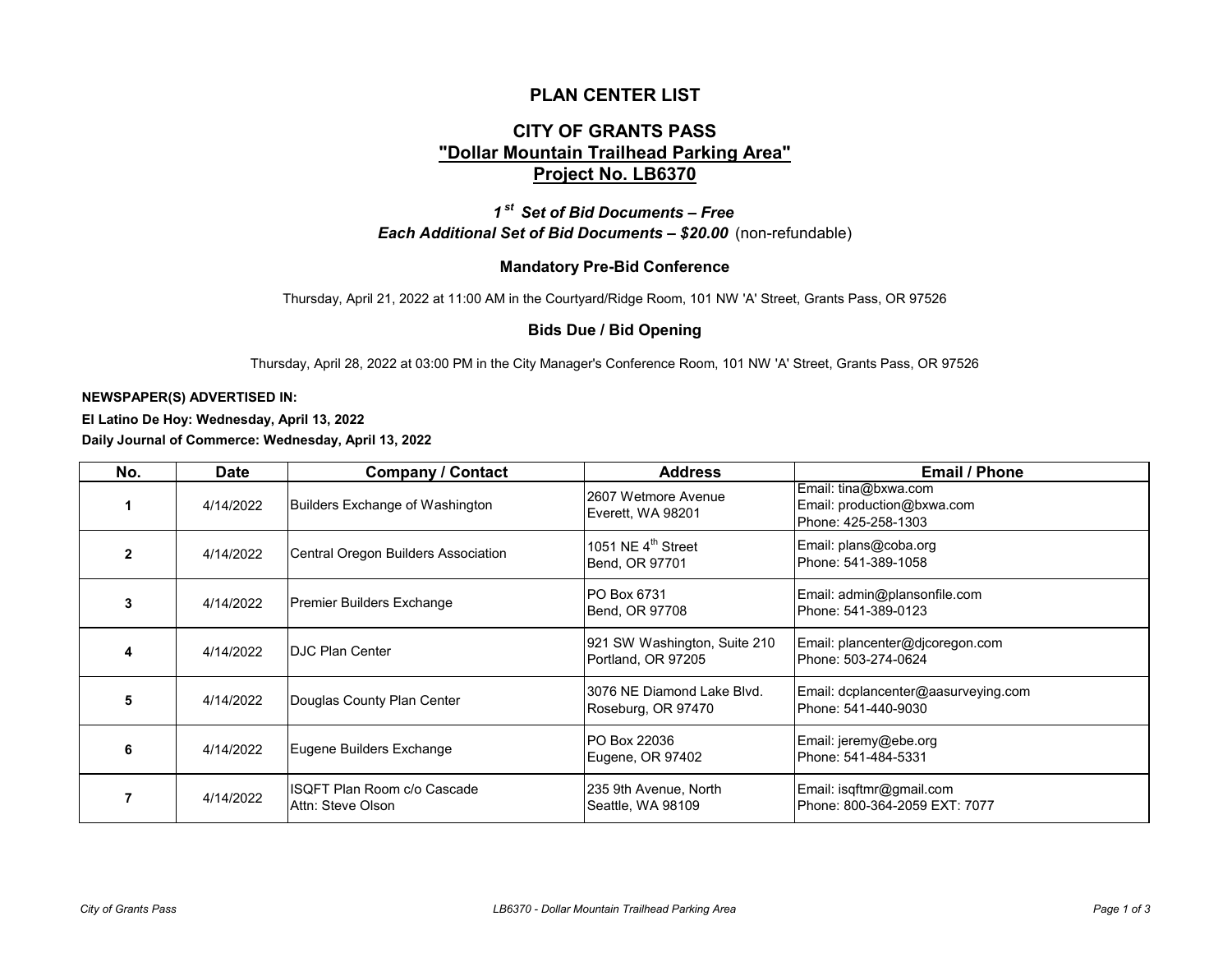| 8                | 4/14/2022 | Medford Builders Exchange            | 2230 Crater Lake Ave<br>Medford, OR 97504     | Email: planroom@medfordbuilders.com<br>Phone: 541-773-5327  |
|------------------|-----------|--------------------------------------|-----------------------------------------------|-------------------------------------------------------------|
| $\boldsymbol{9}$ | 4/14/2022 | Oregon Contractor Plan Center        | <b>PO Box 477</b><br>Clackamas, OR 97015      | Email: brie@contractorplancenter.com<br>Phone: 877-448-2614 |
| 10               | 4/14/2022 | Salem Contractor Exchange            | PO Box 12065<br>Salem, OR 97309               | Email: janai@sceonline.org<br>Phone: 503-362-7957           |
| 11               | 4/14/2022 | Spokane Regional Plan Center         | 209 N. Havana Street<br>Spokane, WA 99202     | Email: projectinfo@plancenter.net<br>Phone: 509-328-9600    |
| 12               | 4/14/2022 | <b>Tri-City Construction Council</b> | 20 E. Kennewick Avenue<br>Kennewick, WA 99336 | Email: bidinfo@tcplancenter.com<br>Phone: 509-582-7424      |
| 13               |           |                                      |                                               |                                                             |
| 14               |           |                                      |                                               |                                                             |
| 15               |           |                                      |                                               |                                                             |
| 16               |           |                                      |                                               |                                                             |
| 17               |           |                                      |                                               |                                                             |
| 18               |           |                                      |                                               |                                                             |
| 19               |           |                                      |                                               |                                                             |
| 20               |           |                                      |                                               |                                                             |
| 21               |           |                                      |                                               |                                                             |
| 22               |           |                                      |                                               |                                                             |
| 23               |           |                                      |                                               |                                                             |